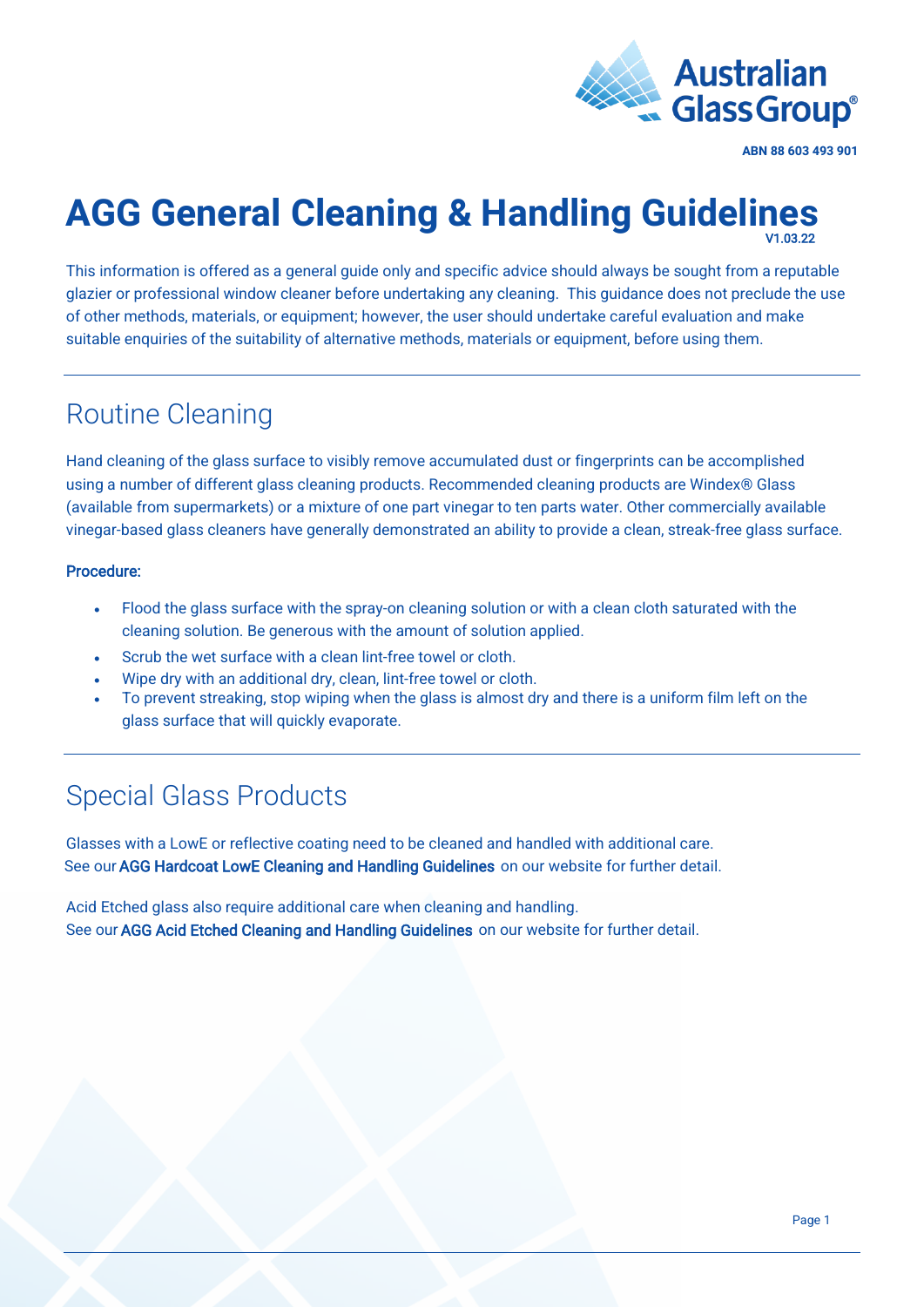

#### What Not to Do

- Do not clean the glass when the glass is hot or in direct sunlight.
- Do not allow cleaning solutions to contact the edges of Laminated glass, Insulating Glass Units or Mirrors.
- Do not use cleaners which contain Hydrofluoric or Phosphoric acid as they are corrosive to the glass surface.
- Abrasive cleaners, powder-based cleaners, scouring pads or other harsh materials should not be used to clean windows, glass doors or other glass products.
- Do not store or place other material in contact with the glass as this can damage the glass or create a heat trap leading to thermal breakage risk.
- Avoid causing extreme temperature changes to the glass as this may lead to thermal fracture of the glass, ie. do not splash hot water on cold glass or freezing water on hot glass.
- Some tapes or adhesives can stain or damage glass surfaces. Avoid using such materials unless they are known to be easily removed and suitable for glass.

## Storage and Handling

- Glass should be stored in a dry and clean environment with good circulation of cool dry air to avoid staining and marking. Storage areas should be out of direct sunlight as some glass can be susceptible to thermal breakage.
- Where glass has been received in a wet condition, it should be separated, dried and restacked with separators to allow airflow around the panels.
- Glass should always be stored vertically and at a slight angle. The edges should be supported on wood or a soft material and contact with hard materials must be avoided.
- When glass is stored and transported there should always be some kind of a protector between the glass surfaces to prevent transit damage. This should be appropriate to the product and size, and may be paper, rubber pads or plastic wrap on the glass. Bear in mind, glass is fragile and will be broken if handled or stored incorrectly. Particular care should be taken to ensure the glass is properly fastened and secured to prevent damage.
- Glass should always be handled by people trained in approved practice, always taking into account good health and safety procedures.
- Glass must be protected from site contamination caused by building materials and other site practices during construction as this will assist in the cleaning of the glass at the conclusion of the construction.

### Installation

When selecting an appropriate sealant, it is important to consider the properties of various sealants in order to avoid any long-term problems. It is important not to use any acetic sealants on laminated glass as they may attack the interlayer. It is recommended using a neutral cure sealant on laminated glass. The same applies with [Insulglass](https://agg.com.au/products/insulglass/)® Insulated Glass Units (IGU), please ensure that when glazing IGU's that you are using a compatible sealant to the secondary seal of the IGU.